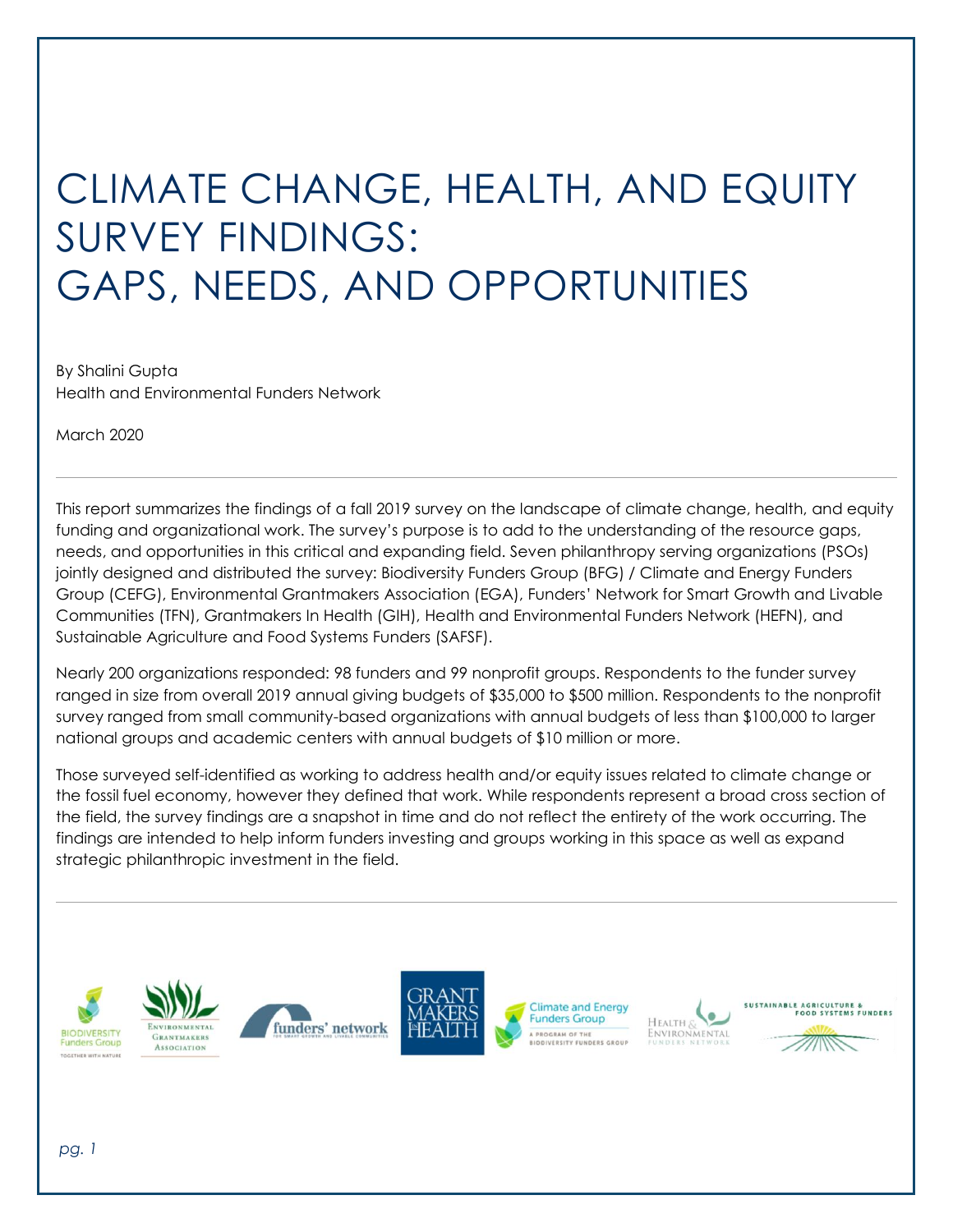# **RESOURCE LANDSCAPE**

*Sources of Funding.* Funders responding to this survey invested a total of \$799 million in climate, health, and equity work in 2019.

Philanthropic Investments: Of the approximately \$1.9 billion<sub>1</sub> in total grantmaking foundations responding to the survey spent in 2019, 14 percent (\$272 million) was invested in climate, health, and equity that year. Of the \$272 million in foundation funding invested in climate, health, and equity in 2019, family foundations provided the largest portion of resources (\$183 million), followed by private independent foundations (\$73 million), community foundations (\$12 million), corporate (\$2.7 million), public (\$1 million), and operating (\$.4 million). The relative percentages these amounts represent are shown in Chart 1. Intermediary and pooled funds reported providing resources but were not included in the calculation to address any potential double counting of dollars.

Government Investments: While government entities made up a small percentage (3 percent) of funder survey respondents, they invested nearly double that of foundations (\$527 million) in climate, health and equity work, broadly defined. If the survey had specifically tracked government spending, this would likely be even higher. These government expenditures included a range of community engagement and local/regional planning activities around public lands,



low emissions transit, and climate-impacted residential communities (i.e. coastal and those near industrial land uses). The high level of resources governments harness underlines collaboration opportunities for philanthropy and nonprofits to leverage and meet joint climate, health, and equity goals.



1 Total calculated after accounting for regranted dollars.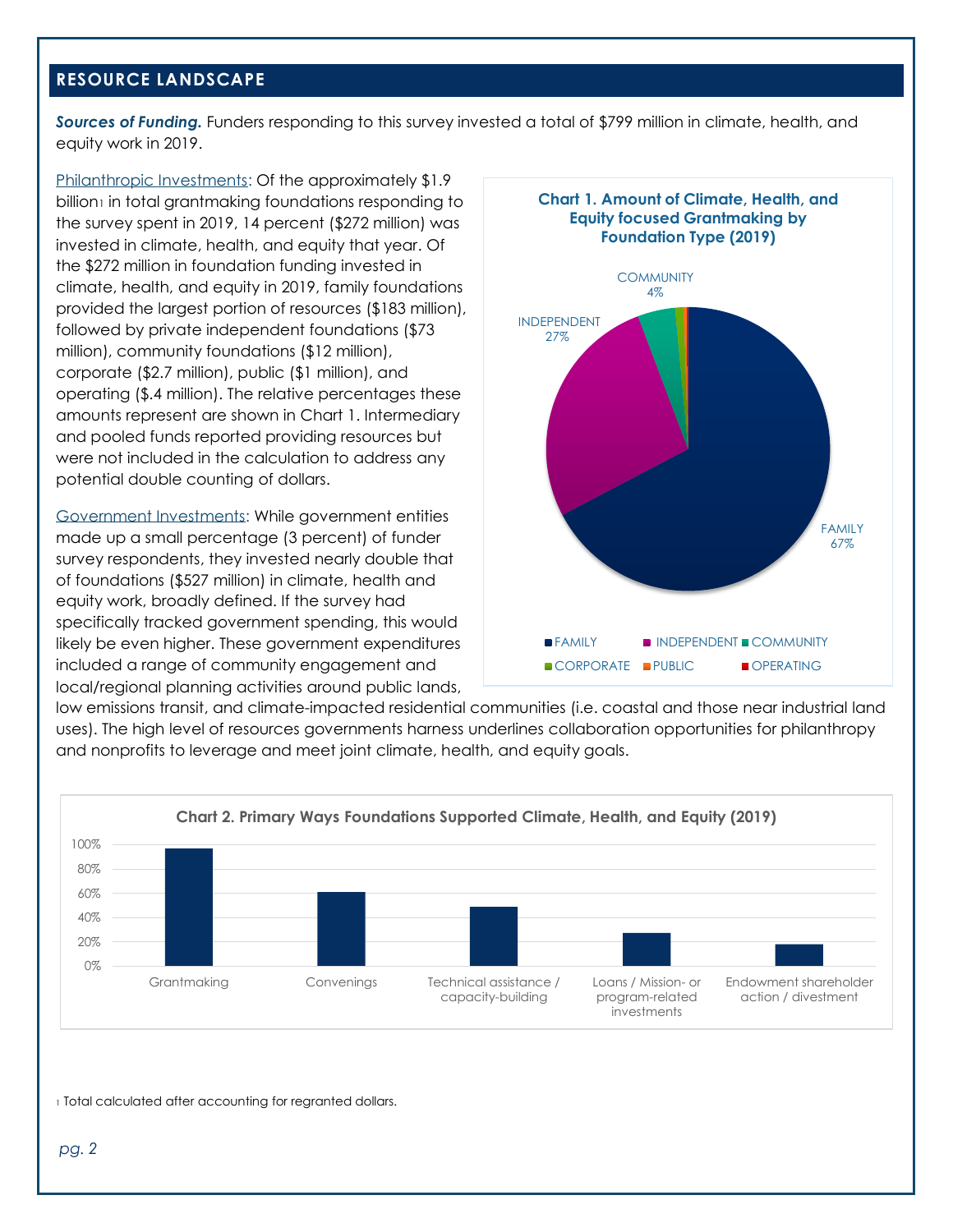*Ways Foundations Supported Climate, Health, and Equity*. After grantmaking, the next way foundations supported climate, health, and equity work was through planning or supporting convenings. About half used technical assistance / capacity building and a little more than a quarter used loans/mission or program related investments. Less than a fifth (18 percent) indicated endowment shareholder action/divestment as a primary way in which they supported climate, health, and equity (Chart 2 above).

*Nonprofit Sources of Funding.* Nearly 80 percent of the nonprofits that responded relied on project specific funding from foundations. This was followed by a significant number (64 percent) using general operating funds and individual donations (58 percent) to support their climate, health and equity work. Fewer nonprofits relied on funding from other nonprofits and government contracts/grants (Chart 3).



# **GEOGRAPHIC VARIABILITY**

*Urban/Rural.* While about half of foundation and nonprofit respondents indicated they served both urban and rural areas, there were many more respondents that were solely focused on urban areas**.** Approximately 15 percent more of the funders were focused on urban areas than rural areas, and about 35 percent more of the nonprofit respondents were solely focused on urban areas. As a result, the following data may understate the rural landscape of work.

*Geographic Scale.* More nonprofits focused across geographic scales, from the local to the global, than foundations. The largest gaps between where nonprofits were more focused and funders were less focused were at the state level, followed by the



domestic/national, and then the neighborhood/community levels. Based on those that responded to the survey, fewer nonprofits and foundations focused their work in U.S. Territories and Tribal Nations, indicating a need across sectors for increased focus in those geographies.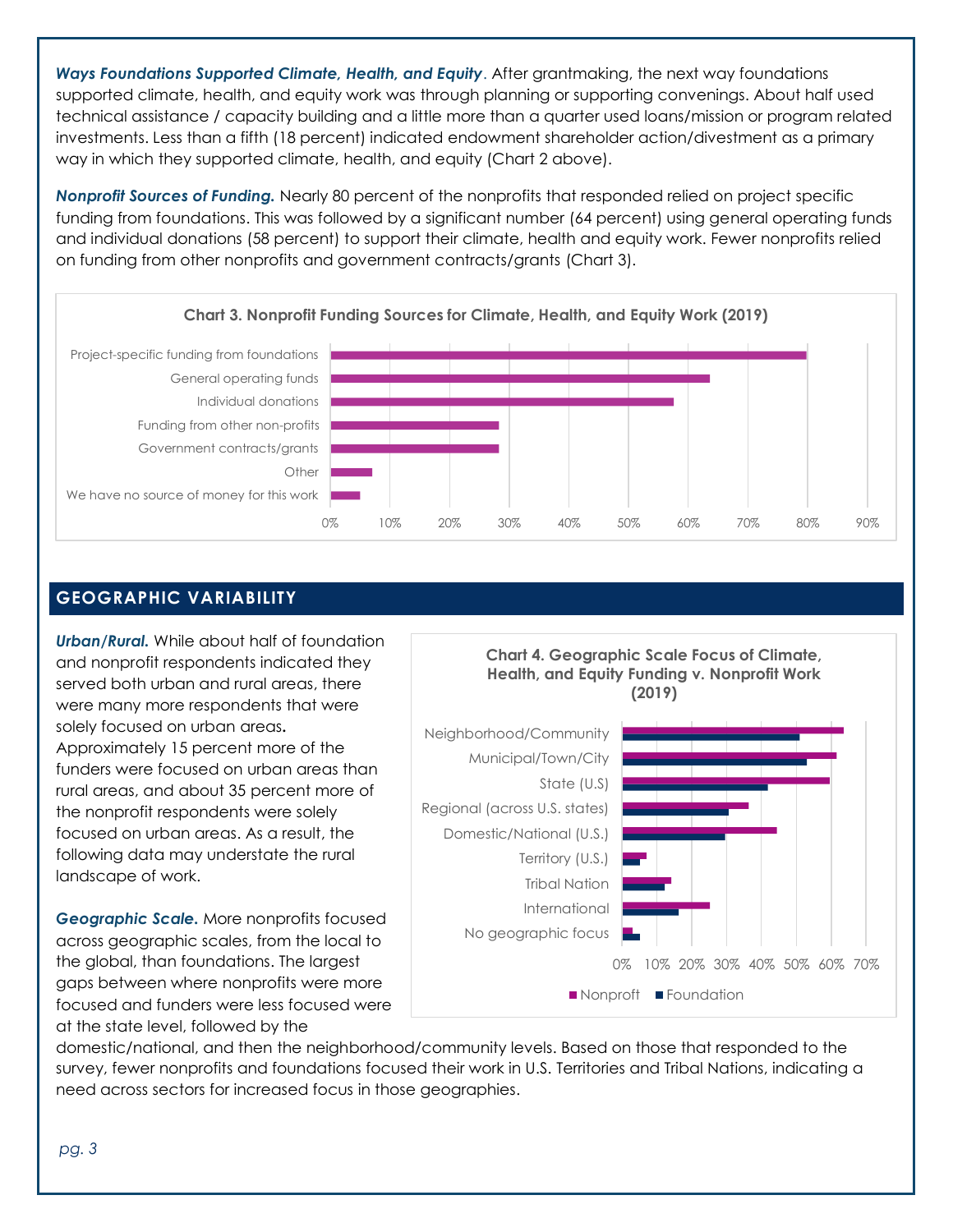*State Variability.* The survey asked funders and nonprofits to identify their specific state geographic focus if they had one for climate, health, and equity. Where foundations and nonprofits had a specific state focus:

- ➢ *Greatest Focus.* The states with the most funder focus were California, Illinois, and Ohio. The states with the greatest nonprofit focus were California, Michigan, and Florida.
- ➢ *Least Focus.* The states where there was no reported funder focus were Arkansas, Delaware, Oklahoma, Tennessee, Utah and Wyoming. The states with an absence of nonprofit focus were Arkansas, Oklahoma, and Wyoming.
- ➢ *Gaps.* The largest gaps between where more nonprofit work was occurring versus the number of foundations focused in that state were Kentucky, Michigan, New Jersey, and Tennessee.

While this does not include foundations and nonprofits who have a nationwide focus and may fund or work in certain states, this may indicate possible gaps of intentional focus.

*Regional Variability.* In order to get a sense of regional variability of funder and nonprofit activity, survey responses were aggregated by region. For regional boundaries, this report uses the United States federal government's 4th National Climate Assessment (NCA) boundaries.2



**Chart 5. Regional Distribution of Climate, Health, Equity Focus: Foundation | Nonprofit (2019)**

<sup>2</sup> [Fourth National Climate Assessment,](https://nca2018.globalchange.gov/) Volume II: Impacts, Risks, and Adaptation in the United States. The National Climate Assessment (NCA) assesses the science of climate change and variability and its impacts in the United States. Not included in the Climate, Health, and Equity Survey were the Republic of Palau, Federated States of Micronesia, and Republic of the Marshall Islands (all Hawai'i and Pacific Islands Region).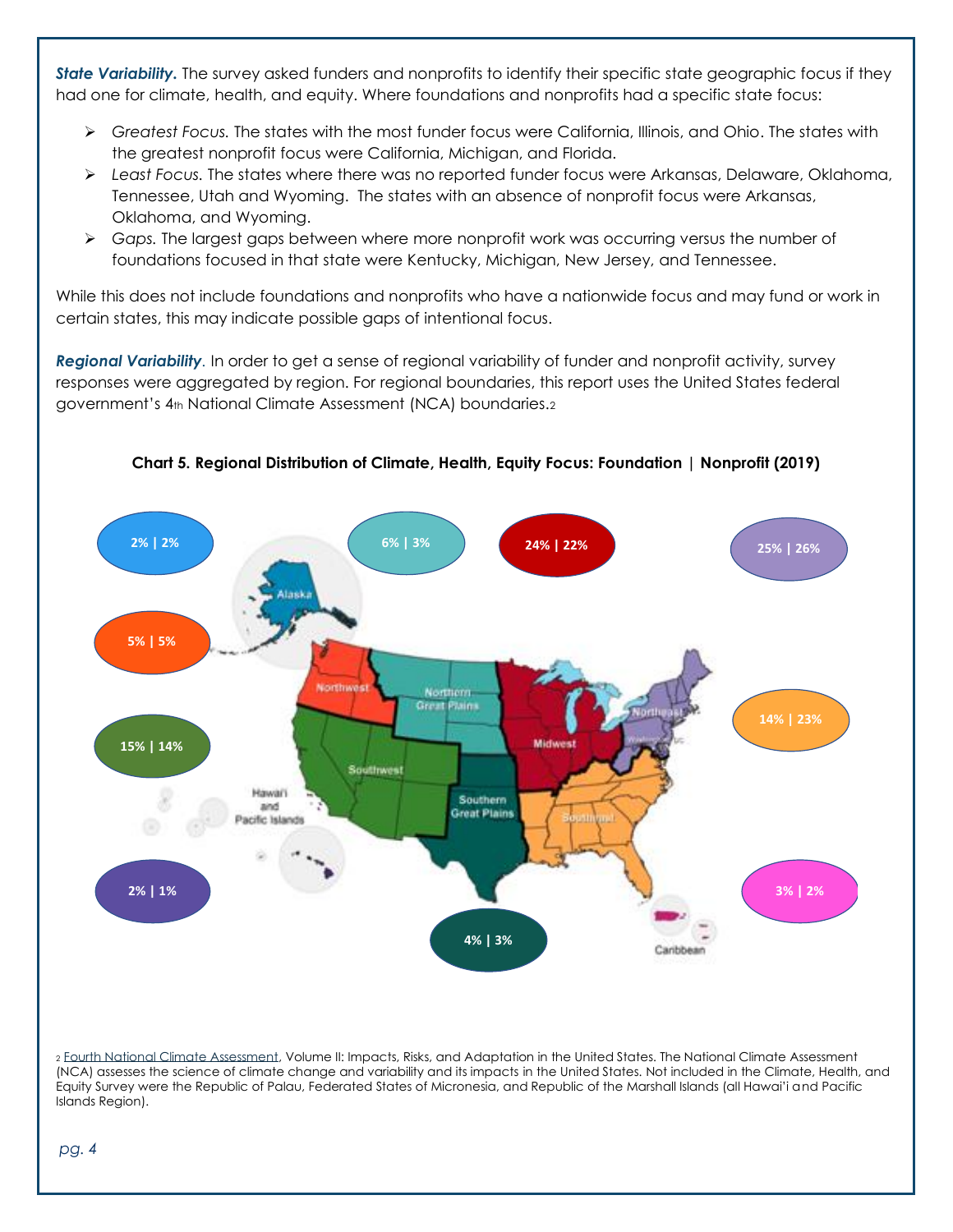This regional boundary determination allows for further ongoing collaborative thinking by foundations and organizations, based on the NCA's scientific understanding of climate impacts in specific regions. Regions within the 4th NCA include the following: Northeast, Southeast, U.S. Caribbean, Midwest, Northern Great Plains, Southern Great Plains, Northwest, Southwest, Alaska, and Hawai'i and the U.S.-affiliated Pacific Islands.

Chart 5 (above) outlines the states that fall into each of these reginal areas. The color-coded ovals indicate the percent of philanthropic investment (left side percentage) in relation to where nonprofits focused (right side percentage) at the regional level.

- ➢ *Greatest Focus.* The regions with the greatest foundation focus were in the Northeast and Midwest. The regions with the greatest nonprofit focus were the Northeast, Southeast, and Midwest.
- ➢ *Least Focus.* The least foundation focus was in Hawai'i and Pacific Islands, Alaska, U.S. Caribbean, and the Southern Great Plains regions. The least nonprofit focus largely mirrored the low foundation focus areas, with the addition of the Northern Great Plains.
- ➢ *Gaps.* The biggest gap where a larger percent of nonprofit work was occurring as opposed to the level of funder engagement was in the Southeast region (9 percent gap).

# **VARIABILITY IN EQUITY FOCUS**

*Disproportionately Impacted Population Focus*. Foundations and nonprofits were asked if their funding or work in climate, health, and equity had a focus on specific disproportionately impacted populations (Chart 6). Foundation and nonprofit respondents to this question both had a larger focus on low-income communities, communities of color, and children & young people.



However, the degree by which they focused varied, with a generally larger percentage of nonprofits listing a greater focus of their work on these populations than foundations. The largest gap between where nonprofits had much greater focus than foundations was on workers. The next largest gaps in nonprofit and funder focus were with communities of color, and children & young people. It is important to note that within the Indigenous peoples/communities category, there is a likely greater gap given the limited scope of the survey. In narrative answers, respondents felt philanthropy needed to more intentionally target Indigenous peoples and communities, on reservations and in urban areas.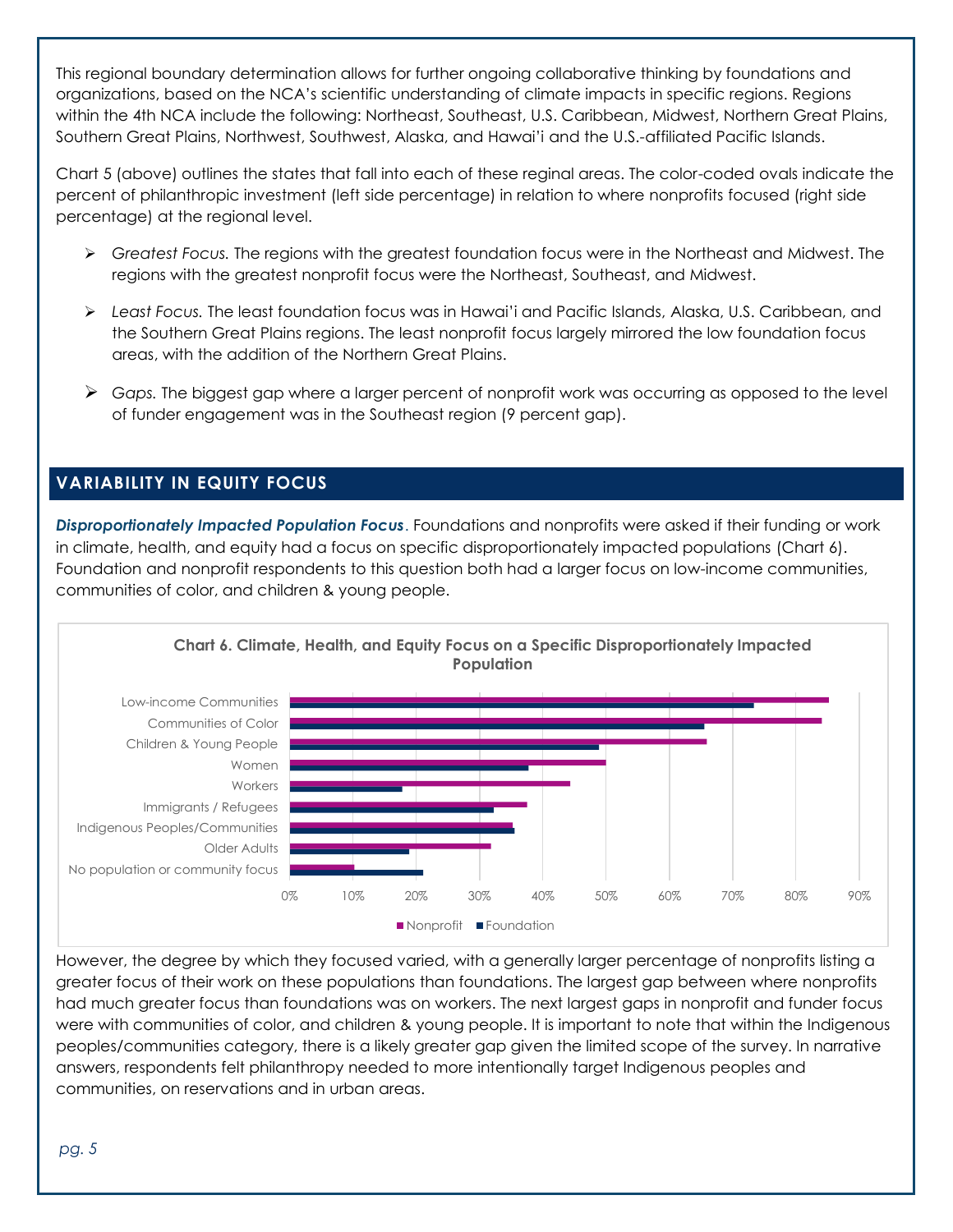

*Grantee Leadership.* Foundations were asked to what degree their climate, health, and equity funding strategy focused on supporting organizations that had leadership and decision-making (majority of board or staff) from disproportionately impacted communities or populations.

More than 60 percent of funders responded that supporting organizations led and governed by representatives of disproportionately impacted communities or populations was either only part of (less than half) or not at all a part of their funding strategy for their climate, health, and equity giving (Chart 7). A little less than 40 percent reported that this was either fully part of their funding strategy focus or a majority of their funding focus.

*Foundation Leadership Diversity.* A little over half of the foundations responded to the question on the racial demographic distribution of their foundation leadership. Of these, over two thirds indicated that 75 percent or more of their foundation leadership (senior staff) self-identified as white/Caucasian.

# *Representative Respondent Quotes on Opportunities and Challenges at the Intersection of Climate, Health, and Equity*

*"We have momentum to be ambitious." [Nonprofit]*

*"There is a continuing challenge of those most disproportionately impacted not being at the center of decision making around issues that impact them disproportionately." [Foundation]*

*"Don't simply increase funding, change the focus." [Nonprofit]*

*"Philanthropists are going to have to be brave about understanding how even short-term disruptions during transitions adversely affect vulnerable populations for a very, very long time." [Foundation]*

*"Extreme weather creates panic and fear and often when panicking, justice and equity are afterthoughts." [Nonprofit]*

*"There are more opportunities for philanthropy to act…creating pathways so communities/populations that have been traditionally under-represented in political, corporate, social and civil society leadership roles achieve equal representation." [Foundation]*

*"The health sector has enormous economic and political clout to lead society away from fossil fuels, toxic chemicals and industrial agriculture as health interventions." [Nonprofit]*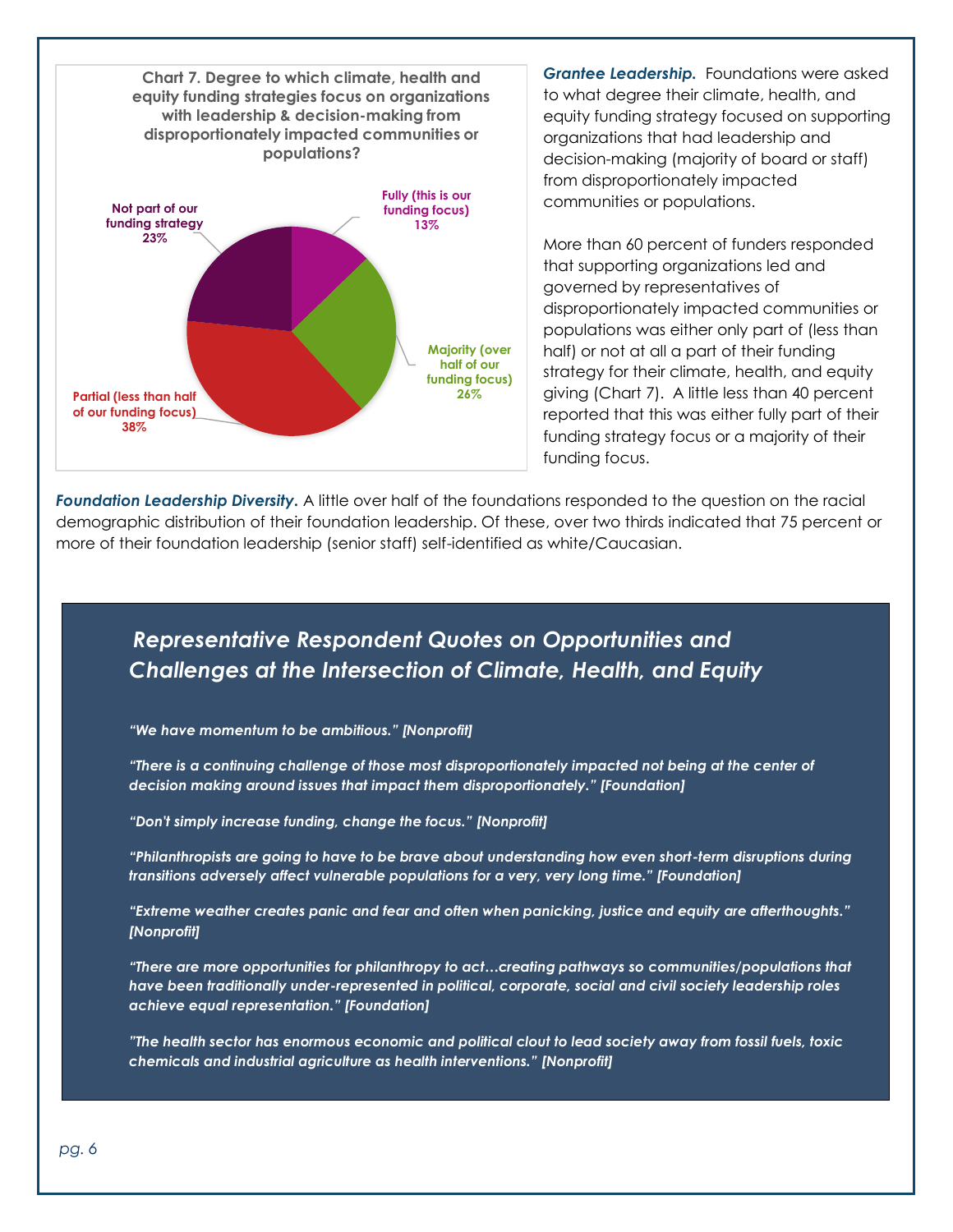# **LANDSCAPE OF WORK**

*Issue Alignment between Foundations and Nonprofits.* Foundations and nonprofits were asked on which issues they currently focused their climate, health, and equity funding and work. Chart 8 shows the distribution of foundations and nonprofits and where their issue prioritizations aligned or did not align in 2019.

For nonprofits, the top three issue areas for their climate, health, and equity work were: environmental justice, air quality, and environmental health. The top three focus issue areas for foundations for their climate, health, and equity funding were environmental justice, energy, and climate/atmosphere. The lowest priority focus areas for foundations were in industrial operations, population, and trade & finance. The lowest priority focus areas for nonprofits were terrestrial ecosystems, trade & finance, and coastal & marine ecosystems.

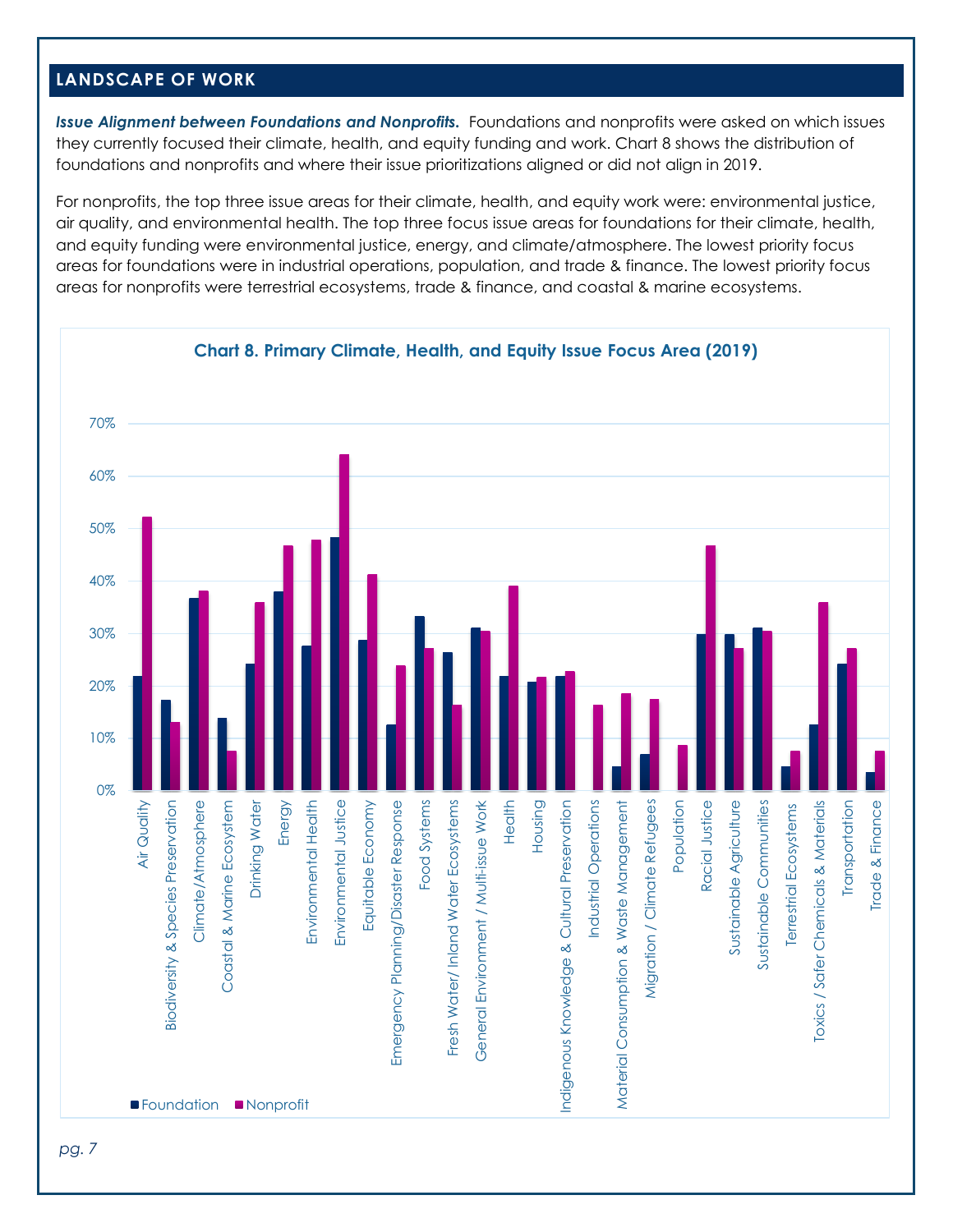#### *Gaps in Issue Area Focus.* Chart 9

shows the difference in how much nonprofits prioritized an issue area compared to foundations. The most significant gaps where nonprofit focus significantly exceeded foundation focus (pink above solid line) were in air quality, toxics/safer chemicals & materials, and environmental health. Compared to nonprofits, foundations had a slightly increased focus (dark blue below solid line) on issues of fresh water/inland water ecosystems, coastal & marine ecosystem, and food systems.

**Looking Ahead.** Over the next several years, more than 60 percent of nonprofits expect their organizational work on climate, health, and equity to increase significantly. While most foundations responding indicated they expect their resources to increase slightly, a smaller amount indicated stability in their funding or a significant increase (Chart 10). While this provides a general indication that funders are retaining or increasing a focus on climate, health, and equity, it does not shed light on the amount of dollars that may increase given variability in funder size.

Those foundations and nonprofits that indicated an increase in their funding or work in the next several years were asked in which issue areas they expected that increase to occur (Chart 11). The greatest area of increase for both foundations and nonprofits was in environmental justice, though the percentage of



# **Chart 9. Gaps between Nonprofit and Foundation**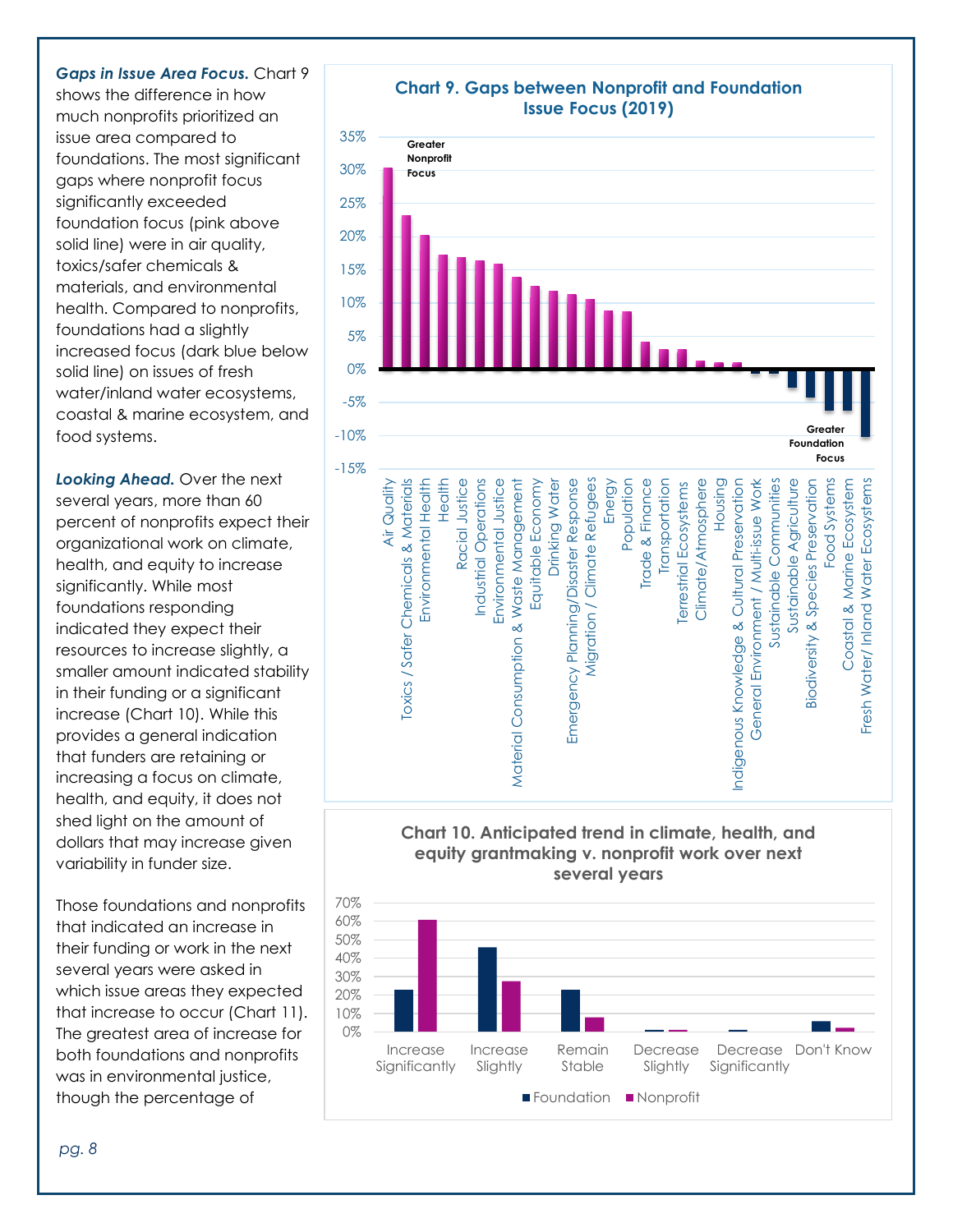nonprofits that listed this as an area of increased work exceeded the number of foundations. The largest gaps between where nonprofits expect to be more focused compared to foundations in the next few years included environmental health, air quality, and drinking water. The largest gap between where foundations indicated they were more focused in the coming years compared to nonprofits was on fresh water/inland water ecosystems. However, this could indicate similar interests, with nonprofits more focused on the consumptive aspect of drinking water and funders framing the issue in terms of source/supply.



Within certain issue areas, subcategories of work were included. Table 1 shows the key climate, health, and equity subcategory areas listed by nonprofits as ones they would have a higher focus on in the next several years.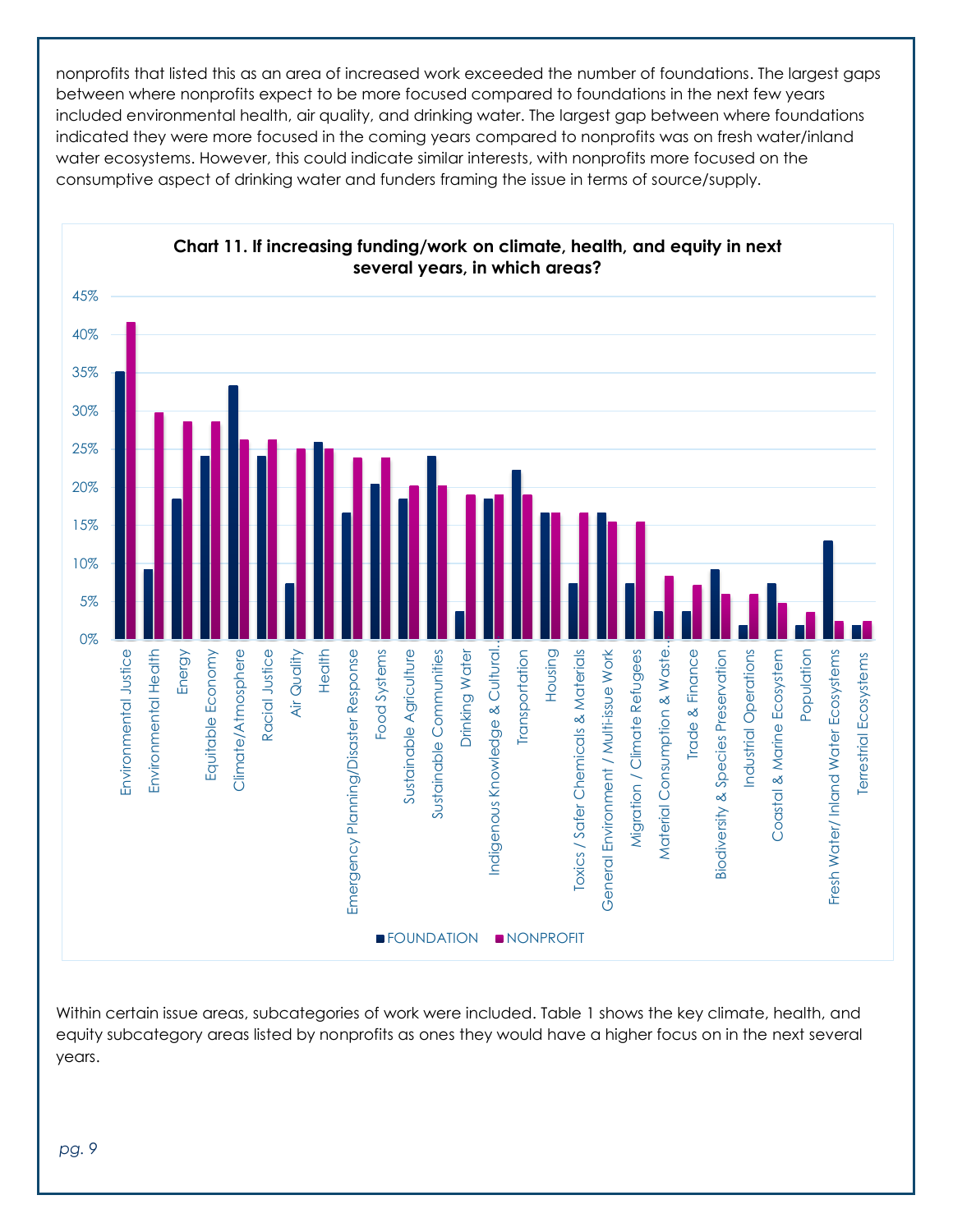## **Table 1. Key Subcategories for Climate, Health, and Equity Nonprofit Work in Next Several Years**

| Climate / Atmosphere          | <b>Energy</b>                                       | <b>Environmental Health</b>                              | <b>Equitable Economy</b>                          | <b>Emergency Planning /</b><br><b>Disaster Response</b> | <b>Food Systems</b>                                                                          |
|-------------------------------|-----------------------------------------------------|----------------------------------------------------------|---------------------------------------------------|---------------------------------------------------------|----------------------------------------------------------------------------------------------|
| <b>Climate Resiliency</b>     | Energy Democracy /<br><b>Energy Justice</b>         | Drinking Water & Water-<br>related Illness               | <b>Just Transition</b>                            | Community<br>Preparedness                               | Land Access / Land Loss                                                                      |
| <b>Climate Mitigation</b>     | Facilities (power plants,<br>refineries, etc)       |                                                          | <b>Economic Justice</b>                           | <b>Equitable Recovery</b>                               | Food Justice / Equity /<br><b>Access / Sovereignty</b>                                       |
| <b>Climate Adaptation</b>     | Energy-Efficiency/<br>Conservation                  |                                                          | New Economy                                       | Policing                                                | Local / Regional Food<br>Systems                                                             |
| <b>Health</b>                 | Housing                                             | Sustainable Agriculture                                  | <b>Sustainable</b><br><b>Communities</b>          | <b>Terrestrial Ecosystems</b>                           | <b>Transportation</b>                                                                        |
| <b>Health Equity</b>          | <b>Green Building / Healthy</b><br><b>Materials</b> | Agroecology                                              | Smart Growth / Regional Soil Carbon<br>Planning   | Sequestration                                           | <b>Mass Transit</b>                                                                          |
| <b>Determinants of Health</b> | <b>Affordable Housing</b>                           | <b>Food Crops</b>                                        | <b>Local Land Use and</b><br>Zoning               | <b>Contaminated Soil</b>                                | <b>Active Transportation</b><br>(bike lanes, etc)                                            |
| <b>Vulnerable Populations</b> | Healthy Homes (lead,<br>mold, etc)                  | Soil Health/Regenerative Integrated Water<br>Agriculture | Stormwater<br>Infrastructure/<br><b>Solutions</b> |                                                         | <b>Heavy-duty Vehicles</b><br>(commercial trucks,<br>construction, planes,<br>tractors, etc) |

*Tactics.* When asked about tactics and approaches in their climate, health, and equity work, both nonprofits and foundations had a high focus on advocacy, capacity building, public policy, and coalition building. In order to assess the greatest gaps in primary approaches, Chart 12 shows the difference between how much nonprofits focused on a tactic in their work compared to foundations. Those to the right (pink) of the bold line indicate higher nonprofit focus; those to the left (blue) indicate higher foundation focus. Nonprofits had a much greater focus on coalition building, grassroots organizing, communications/media, and storytelling/ narrative-building compared to foundations.

Foundations had a greater focus than nonprofits on tactics such as stewardship/acquisition/preservation, capacity building, and litigation. This is not to say that nonprofits did not focus on these areas, but that they had a significantly lower focus on these tactics in their climate, health, and equity work than foundations.



## **Chart 12. Gaps in Primary Climate, Health, and Equity Tactics Focus**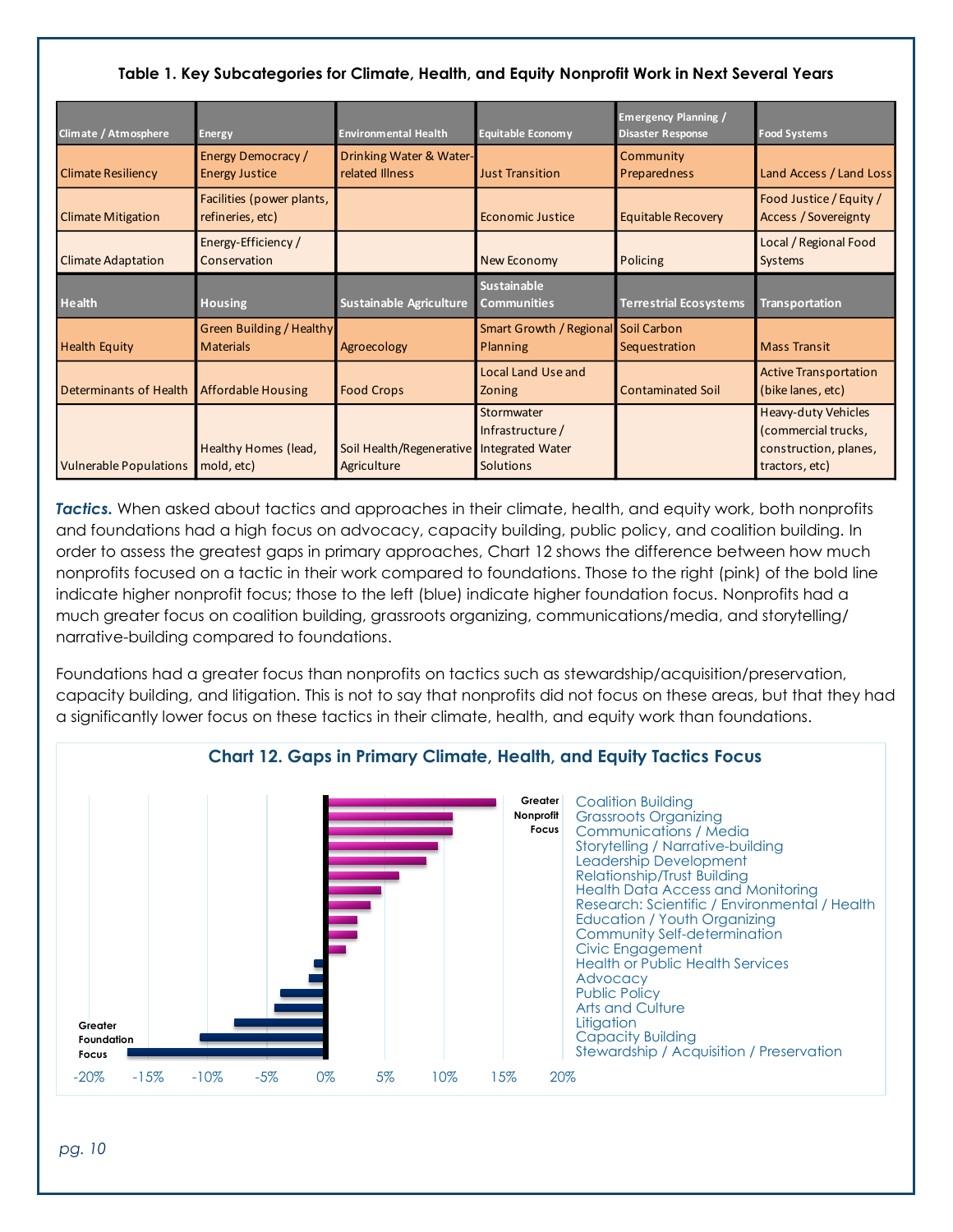# **COLLABORATION**

Almost two-thirds (62 percent) of funders say they collaborate in some way with other foundation partners in their grantmaking. However, collaboration was broadly defined, running the spectrum from aligning funding on specific grants, to regranting relationships, to just learning from other like-minded funders.

Nonprofits were asked to provide narrative responses about what most helped them share information or collaborate across the groups and communities with which they work. The following represent a summary of their narrative responses:

- ➢ *In-person meetings/convenings focused on nonprofit needs.* When done intentionally, nonprofits reported that in-person meetings were important for developing a joint analysis and deepening relationships. When constructed well, convenings helped groups think together, develop a shared understanding, identify a shared set of values, as well as create institutional infrastructure and decision-making processes. Many respondents felt that foundations should fund convenings that are conceived and collaboratively led by groups impacted by climate change and the fossil fuel economy.
- ➢ *Organizational staff support to deepen relationships.* Nonprofits considered it important that funders support staff to build and deepen relationships in their work. Many said that building relationships required significant staff time (i.e. travel, attending each other's meetings, etc.). Many indicated that the resources for this largely came from overhead. Direct resource needs for this were considered significant due to the ongoing and long-term nature of building and maintaining relationships/trust with other organizations.
- ➢ *Support for coalition infrastructure.* Nonprofits underlined the need to support coalition infrastructure and not overburden already taxed organizations. These resources would support coalition staff, joint communications and messaging, coalition organizing strategies, and the institutional mechanisms for working together (i.e. memoranda of understanding, internal communication, etc.). This was important for alliance and movement building, especially given the differences in resources and power across groups.
- ➢ S*hared funding on projects.* Working together on projects practiced building trust and collaboration. Funding for multiple organizations was important on shared projects such as joint reports, research, case studies, storytelling, events, and webinars.
- ➢ *Investment in communication technologies.* Many groups considered communication technologies important tools when used to build trust and collaboration. Access and training were needed and varied among nonprofits. These technologies included: video conferencing platforms, email, phone calls, websites, listservs, social media, shared digital platforms, webinars, conference calls, messaging platforms, blogs, reports, google docs, newsletters, joint events, and news alerts.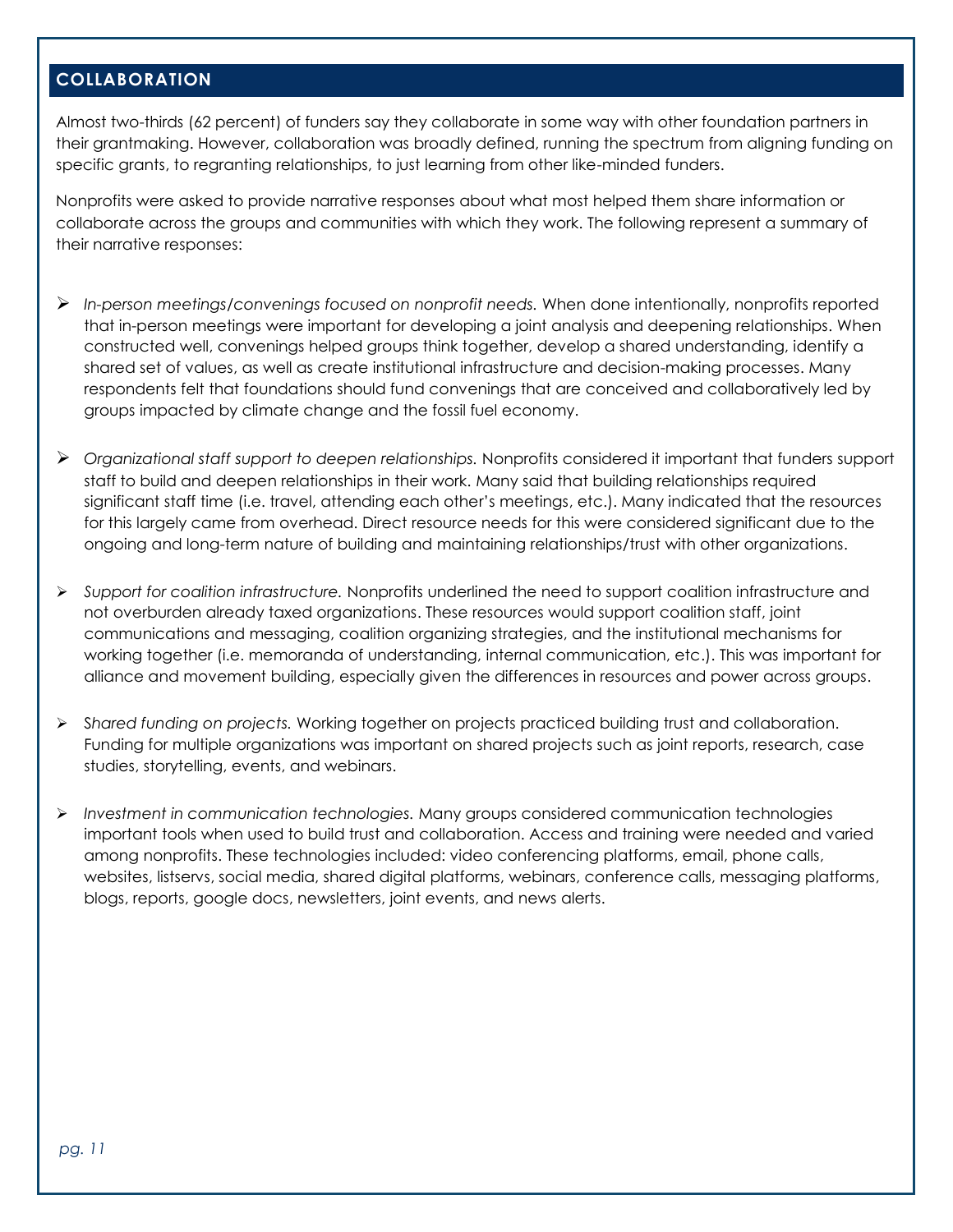# **ADVANCING EQUITY IN CLIMATE, HEALTH, AND EQUITY FUNDING**

When asked how philanthropy could more effectively advance equity and justice in the way it supports climate and health, the narrative responses of both nonprofits and foundations were largely aligned. Many of the responses indicated that while it was important to increase the amount of funding that went into climate, health, and equity, it was equally important to shift how that funding was targeted and the processes by which it was distributed.

"New models of grantmaking" was identified the most by funders and nonprofits as a need. Many respondents said foundations could more effectively use their power to support justice-framed capacity building among their grantees. Also important were shifting the institutional culture within foundations, increased strategic peer education, funder advocacy in public policy, and more inclusive hiring practices. The graphic below (Chart 13) shows the relative number of respondents that stated an area as a need in their narrative responses. The larger the box, the greater the number of respondents that named it as a means to advancing equity in climate, health, and equity funding. A summary of comments is captured below under each category.

|                                            |                                                                            |                                              | <b>STRATEGIC PEER</b><br><b>EDUCATION</b>                       |                             |
|--------------------------------------------|----------------------------------------------------------------------------|----------------------------------------------|-----------------------------------------------------------------|-----------------------------|
| <b>NEW MODELS OF</b><br><b>GRANTMAKING</b> | <b>JUSTICE-FRAMED</b><br><b>CAPACITY BUILDING</b><br><b>AMONG GRANTEES</b> | <b>INSTITUTIONAL</b><br><b>CULTURE SHIFT</b> | <b>FOUNDATION</b><br><b>ADVOCACY IN</b><br><b>PUBLIC POLICY</b> | <b>DEI</b><br><b>HIRING</b> |

#### **Chart 13. Means to Advancing Equity in Climate, Health, and Equity Funding (Survey Response Summary)**

#### *New Models of Grant Making*

- ➢ *Deepening participatory practices in grantmaking.* A large number of funders and nonprofits identified the importance for communities impacted by climate and health disparities to be decision-makers in designing programs and deploying the resources that affected them. Respondents identified investigating different mechanisms for transparency and collaboration (in strategic decisions, trusting nonprofits to identify needs, etc.) as important steps.
- ➢ *Balance portfolios to focus more on organizations/networks led by members of disproportionately impacted communities such as people of color, Indigenous communities, workers, and the urban and rural poor.* Many foundation and nonprofit respondents felt that portfolios were imbalanced in that they funded more large, white-dominated, legacy environmental organizations and that there needed to be an intentional commitment to substantially increase funding to communities and groups directly impacted by climate change and fossil-fuel development. Some foundation respondents stated there was a need to review large grants and white legacy organization-led work for efficacy and to re-assess current evaluation metrics.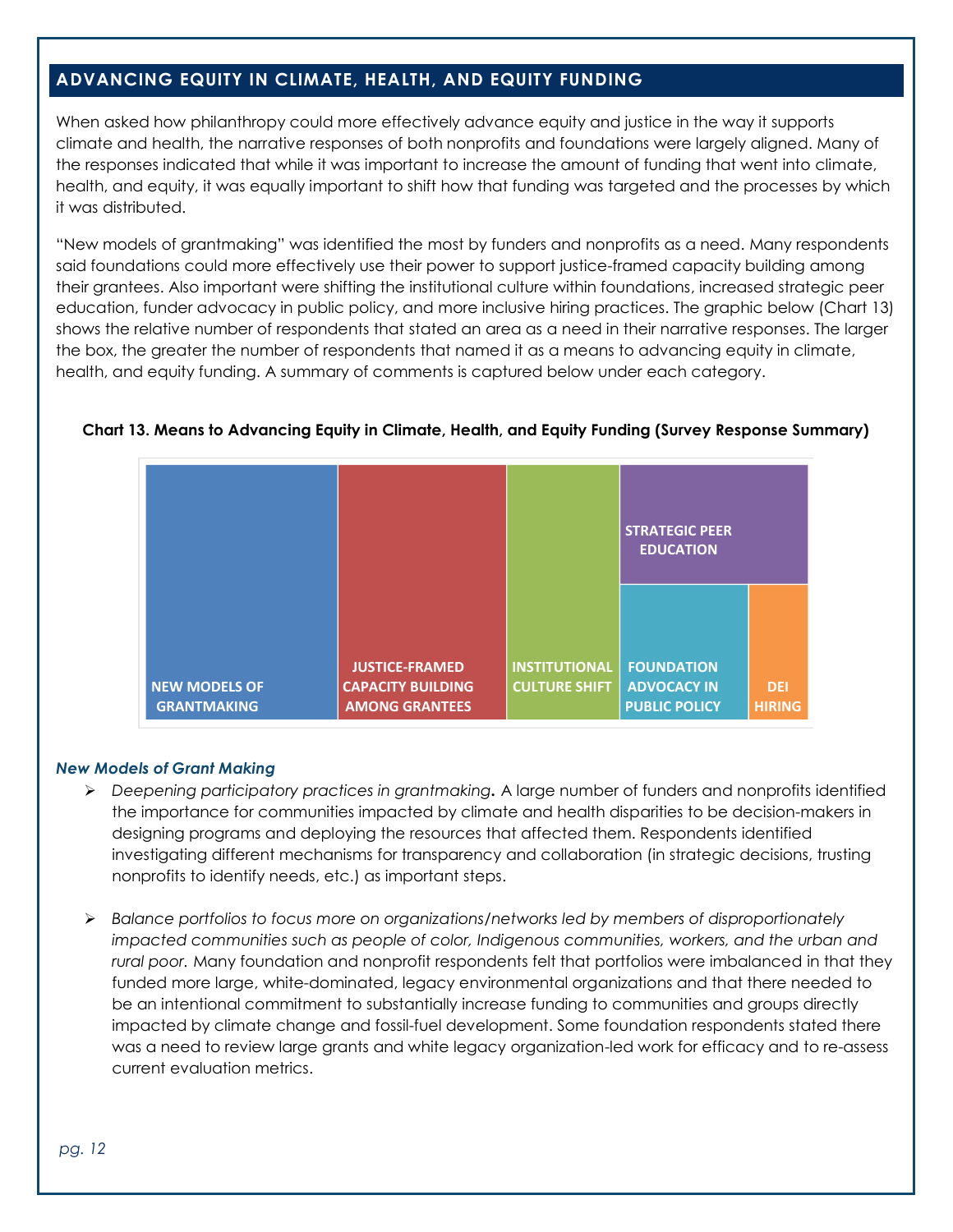- ➢ *Greater focus on transitioning away from the fossil fuel economy and building a regenerative economy.* In narrative responses across foundations and nonprofits, there was a concern that without an integrated lens, traditional climate funding's historical focus on the demand side of fossil fuel energy work—such as greenhouse gas emissions and clean energy technologies—was resulting in entrenching health inequities. These respondents identified a need to pay more attention to fossil fuel supply including the expansion of fossil fuel and petrochemical development—such as through addressing fossil fuel subsidies, pipeline expansion, extraction, and fossil fuel infrastructure that harm the health of frontline and Indigenous communities. Respondents stated a need for more intentional and holistic philanthropic investments that transitioned the energy economy to one that was healthy, regenerative, and wealth- and power-building in disproportionately impacted communities.
- ➢ *Direct and long-term resources***.** Many nonprofit respondents identified the need for more long-term, multi-year, general support funding that allowed for flexible spending. This included flexibility around deliverables so organizations could more easily pivot and do work that is immediately responsive to communities and the grassroots. Also needed were technical assistance funds that could help smaller organizations start up new projects and manage overhead and grants. Several groups mentioned as a priority identifying investment dollars where access to finance is difficult. This includes help to access community loans and financing that support community businesses and wealth building. Many nonprofits felt grantmaking mechanisms needed to address burdensome structural hoops (i.e. complex proposals, reporting needs, regranting contractual requirements) for small grassroots groups to more easily access resources. This included foundations investigating alternative options—outside of subgrants from large mainstream organizations—to directly support smaller groups.

#### *Justice-framed Capacity Building Among Grantees*

A number of respondents suggested that foundations should use their power to move legacy, white-dominated environmental organizations to be more intentional about addressing systemic equity issues and gaining new inter-organizational skills when it is necessary for groups representing disproportionately impacted communities to lead. This includes grant application questions asking about leadership representation from disproportionately impacted communities as well as questions on who is guiding key advocacy, policy, and research. Many respondents recommended that funders consider grants and technical assistance to help predominantly white organizations become more equity centered. This included mechanisms such as mandating racial justice training to build competencies and incorporate social and racial equity into these grantees' climate and health work.

#### *Institutional Culture Shift*

Many respondents recommended structural changes to align foundation endowments with their grantmaking values on climate, health, and equity. Respondents underlined the importance of endowments moving away from businesses and investments that are working against climate, health, and equity and investing in more regenerative business models. Respondents felt it was valuable for boards, executive leadership, and staff to a develop a deeper understanding of the intersections between climate and health impacts and how they place stress on already overburdened communities. Nonprofit respondents suggested funders get racial equity and cultural competency training so they can engage respectfully in grantee spaces and have the skills to build more authentic relationships with grassroots-impacted communities.

#### *Strategic Peer Education*

Given the amount of capital needed to move this work, both foundations and nonprofits felt it was important for funders to do peer education in their spheres of influence. This would be meant to be done in partnership with impacted groups—amplifying their narratives and elevating their victories. Peer education could be more strategic by sharing information with other funders (i.e. via convenings and webinars) in the hopes of increasing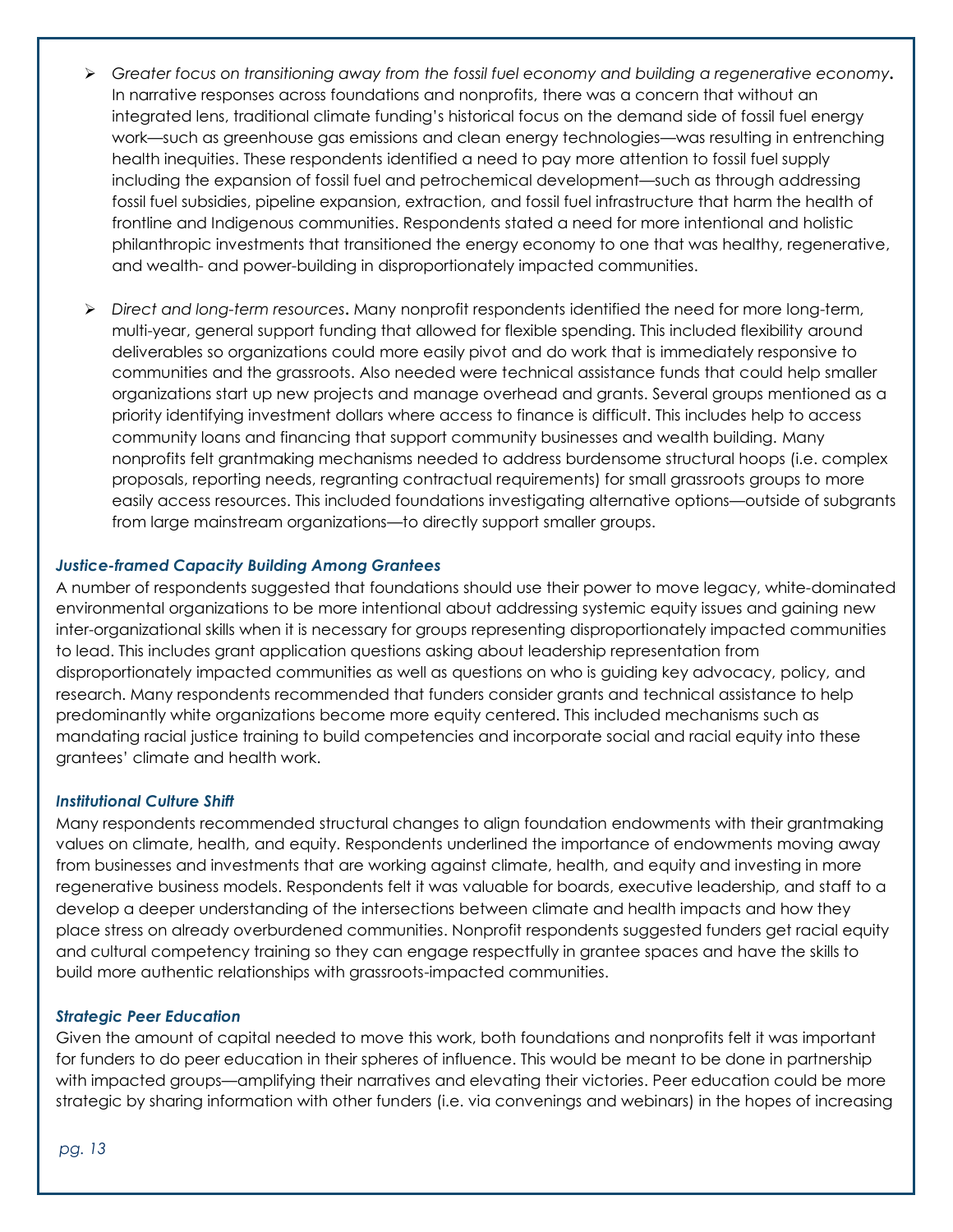the pool of funding, working to find more place-based resources, and coordinating with other philanthropic networks to bring impacted communities into those discussion spaces.

#### *Funder Advocacy in Public Policy*

Done carefully and in close partnership with impacted groups, both foundations and nonprofits felt that foundation leaders could play an important role in shaping policy narratives to emphasize the link between equity, health, and climate change. This included times when foundations could move a decisionmaker or be part of advocacy coalitions (not just funders of them). Many felt it was powerful to speak with one voice about the urgency and need for immediate, concerted action.

#### *Diversity, Equity, and Inclusion (DEI) in Hiring*

While not as many respondents listed this as a top need, it was considered an important factor in making the other more structural aspects of climate, health, and equity in philanthropy possible. Some funders stated that it was important for foundations to reflect the diversity in which they operated—across race, age, gender, class, and culture. Some commented that it was important to have program officers from communities disproportionately impacted by climate change, especially people of color. They also identified the benefit of foundation staff having worked in both small and large nonprofits so they understood the needs of grantees.

# **CHALLENGES & OPPORTUNITIES**

Respondents expressed deep concern that the scale of climate change and its impacts were outpacing philanthropy's ability to respond. Many acknowledged the significant challenges being posed by federal regulatory rollbacks and an accelerated fossil fuel infrastructure buildout. Ongoing climate impacts and challenges, like voter suppression and more visible white nationalism, are stressing social movements and exacerbating already difficult economic and political disparities. Some respondents expressed concerns about the philanthropic impacts on climate, health, and equity of a future recession. These challenges are occurring concurrently with a sense that the nonprofit sector is experiencing a generational turnover in leadership**.** Many respondents expressed the urgency for foundations to break out of historically fragmented approaches to addressing these intersecting issues.

Within these significant challenges, many felt there were solid foundations to build on. This included an increased awareness around the dangers of the climate crisis and the importance of having a racial justice lens that focused on disproportionate burdens on communities. There was an increasing and energizing activism occurring among young people and other disproportionately impacted communities. Many felt climate, health, and equity was a powerful frame to make the connection between the environment and peoples lived experiences around health and inequality. Several respondents highlighted that many impacted communities have been leading the development of solutions around this intersection of issues that simply need to be brought to the forefront. Health professionals are also beginning to add their political power to this set of issues. While extreme weather events are a starting point, a more holistic climate, health, and equity frame offers an opportunity to have a fuller discussion on the historical health and wealth disparities created by the fossil fuel economy and the solutions embodied in a health-oriented economy. Overall, respondents saw the climate, health, and equity framework as an opportunity to build a common understanding around multifaceted, collaborative approaches rooted in democracy, justice, resiliency, and stewardship.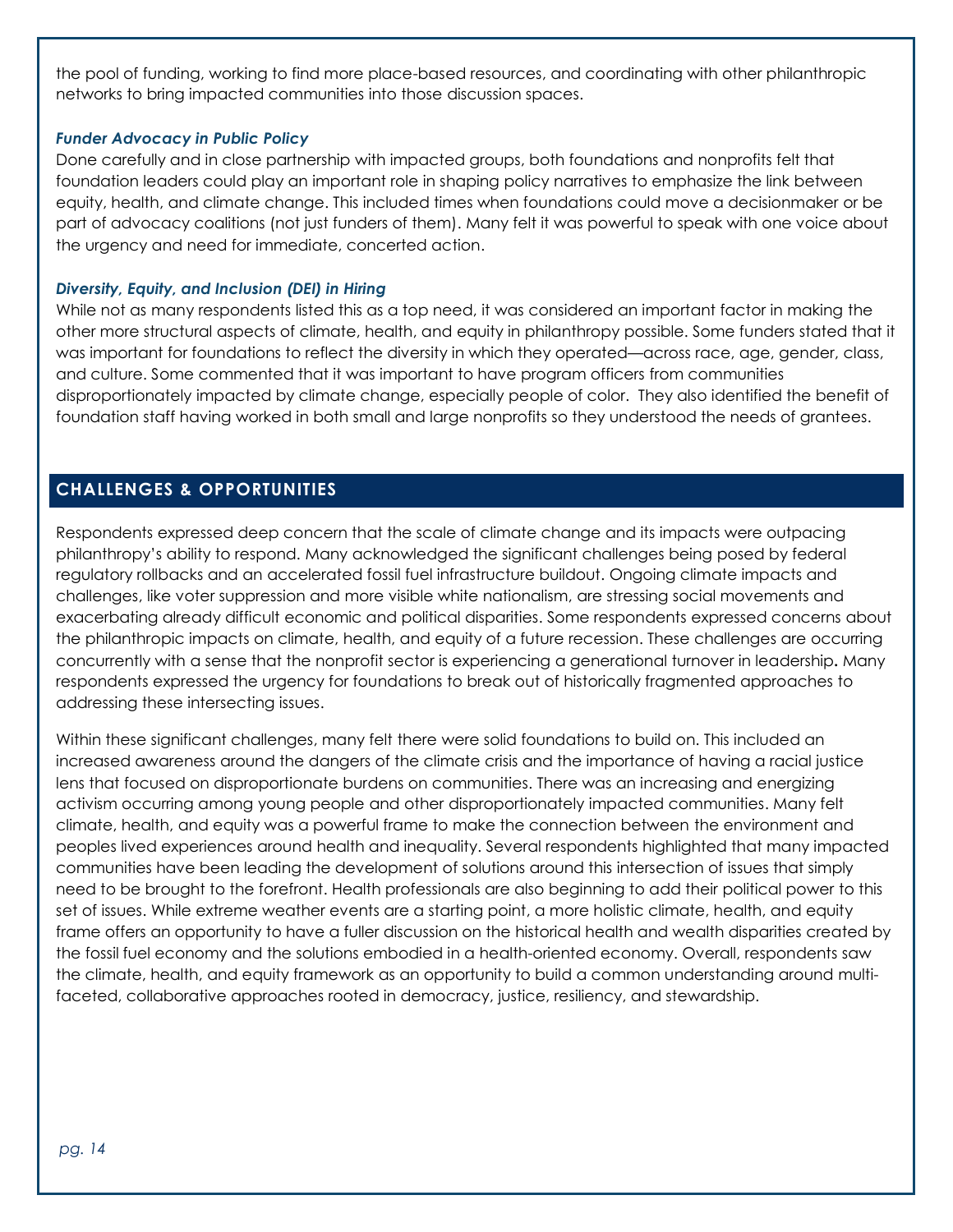# APPENDIX A CLIMATE, HEALTH, AND EQUITY SURVEY RESPONDENTS

#### **FUNDER SURVEY RESPONDENTS**

11th Hour Project American Jewish World Service American Planning Association Foundation Arabella Advisors / Fund to Build Grassroots Power Arizona Complete Health Arizona Foundation for Women Barr Foundation Broad Reach Fund Brookline Community Foundation Bruner Foundation Building Equity and Alignment for Impact Fund (BEAI Fund) California Governor's Office of Planning and Research Central Kansas Community Foundation Ceres Trust Charlotte Martin Foundation Chorus Foundation Cleveland Foundation Climate + Clean Energy Equity Fund ClimateWorks Foundation Community Foundation of Eastern CT Community Foundation of Greater Dubuque Danville Regional Foundation Delta Dental of Arizona Foundation DVRPC Southeastern PA Corp East Texas Communities Foundation Energy Foundation Enterprise Community Partners, Inc. Fairfield County's Community Foundation Fine Fund Forbes Funds Franciscan Sisters of Mary Fund for New Jersey Fund to Build Grassroots Power Garfield Foundation Gates Family Foundation George Gund Foundation HealthSpark Foundation Heising-Simons Foundation High Meadows Fund

Houston Endowment International Community Foundation Jesse Parker Williams Foundation John Merck Fund Joyce Foundation Kendeda Fund Kinship Foundation Kresge Foundation Libra Foundation Lincoln Community Foundation Lumpkin Family Foundation Maine Community Foundation McKinney Family Foundation McKnight Foundation Meyer Memorial Trust Morris and Gwendolyn Cafritz Foundation Munson Foundation Nathan Cummings Foundation Native American Agriculture Fund NE Grassroots Env. Fund Nell Newman Foundation New Belgium Family Foundation New York State Health Foundation NorthLight Foundation Ocean Foundation Onion Foundation Ottinger Foundation Panta Rhea Foundation Park Foundation Passport Foundation Philadelphia Health Partnership Presbyterian Hunger Program Ralph E. Ogden Foundation, Inc. RE-AMP Network Redford Center Robert Wood Johnson Foundation Rosalinde and Arthur Gilbert Foundation Roy and Patricia Family Foundation San Diego Foundation Scherman Foundation Sears-Swetland Family Foundation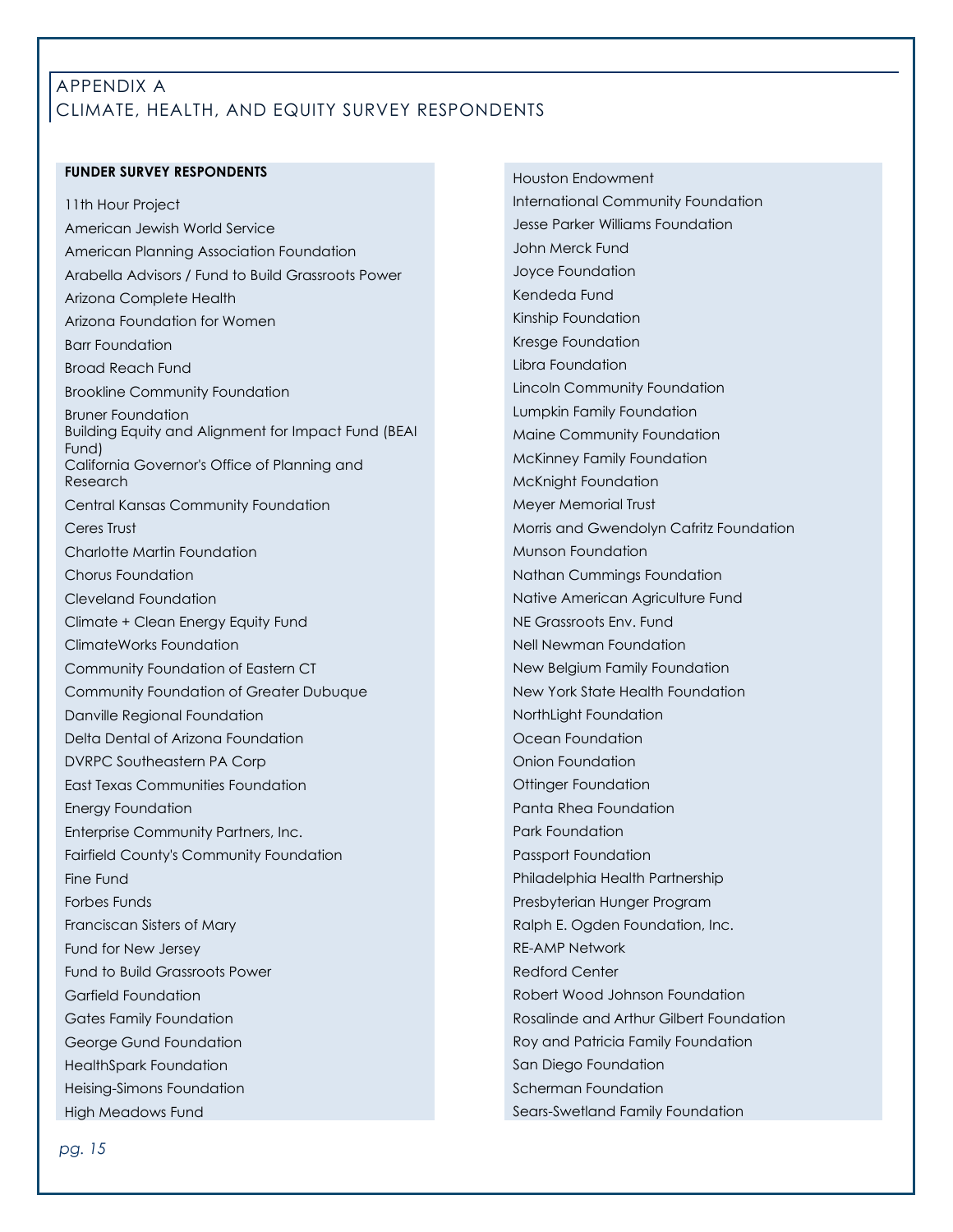Seattle Foundation Sewall Foundation Solidago Foundation Southwest Florida Community Foundation State of Colorado, Energy Impact Assistance Fund State of Colorado, Resiliency Office Summit Foundation Tamalpais Trust The Heinz Endowments

#### **NONPROFIT SURVEY RESPONDENTS**

Alliance of Nurses for Healthy Environments American Lung Association American Public Health Association American Sustainable Business Council Asian Pacific Environmental Network (APEN) Breast Cancer Prevention Partners California Environmental Justice Alliance Cancer Free Economy Network Center for Environmental Health Center for Progressive Reform Center for Urban Responses to Environmental Stressors Central Florida Jobs with Justice City of Sacramento Clean Water Action & Clean Water Fund (Massachusetts) Clean Water Fund Clean Wisconsin Climate Justice Alliance Coming Clean Communities for a Better Environment Consumer Health Coalition Corbin Hill food project Council on Strategic Risks Direct Action for Rights & Equality Duwamish River Cleanup Coalition/Technical Advisory Group **Earthjustice** Eco Works Eco America Enterprise Community Partners Environmental & Public Health Consulting Environmental Health Coalition Epidemic Answers

Triangle Community Foundation Tucson Foundations (group of 11 foundations) Ulupono Initiative Virginia G. Piper Charitable Trust Vitalyst Health Foundation Wallace Global Fund Walter Mander Foundation Weeden Foundation Wege Foundation

#### Faith in Place

Farmworker Association of Florida Florida Clinicians for Climate Action Friends of the Earth US George Mason University Center for Climate Change Communication Global Center for Climate Justice Global Climate and Health Alliance Glynn Environmental Coalition Grassroots Global Justice Alliance Green Science Policy Institute Greenpeace Green Roots Health Care Without Harm Healthy Building Network Indigenous Environmental Network Institute for Sustainable Communities International Pollutants Elimination Network Ironbound Community Corporation It Takes Roots Jacobs Center for Neighborhood Innovation Just Transition Alliance Kentuckians For the Commonwealth Kheprw Institute Labor Network for Sustainability Little Village Environmental Justice Organization Make Food Not Waste Material research l3c Michigan Environmental Justice Coalition Midwest EJ Network Mujeres Unidas y Activas National Conference of State Legislatures National Environmental Health Association National Medical Association